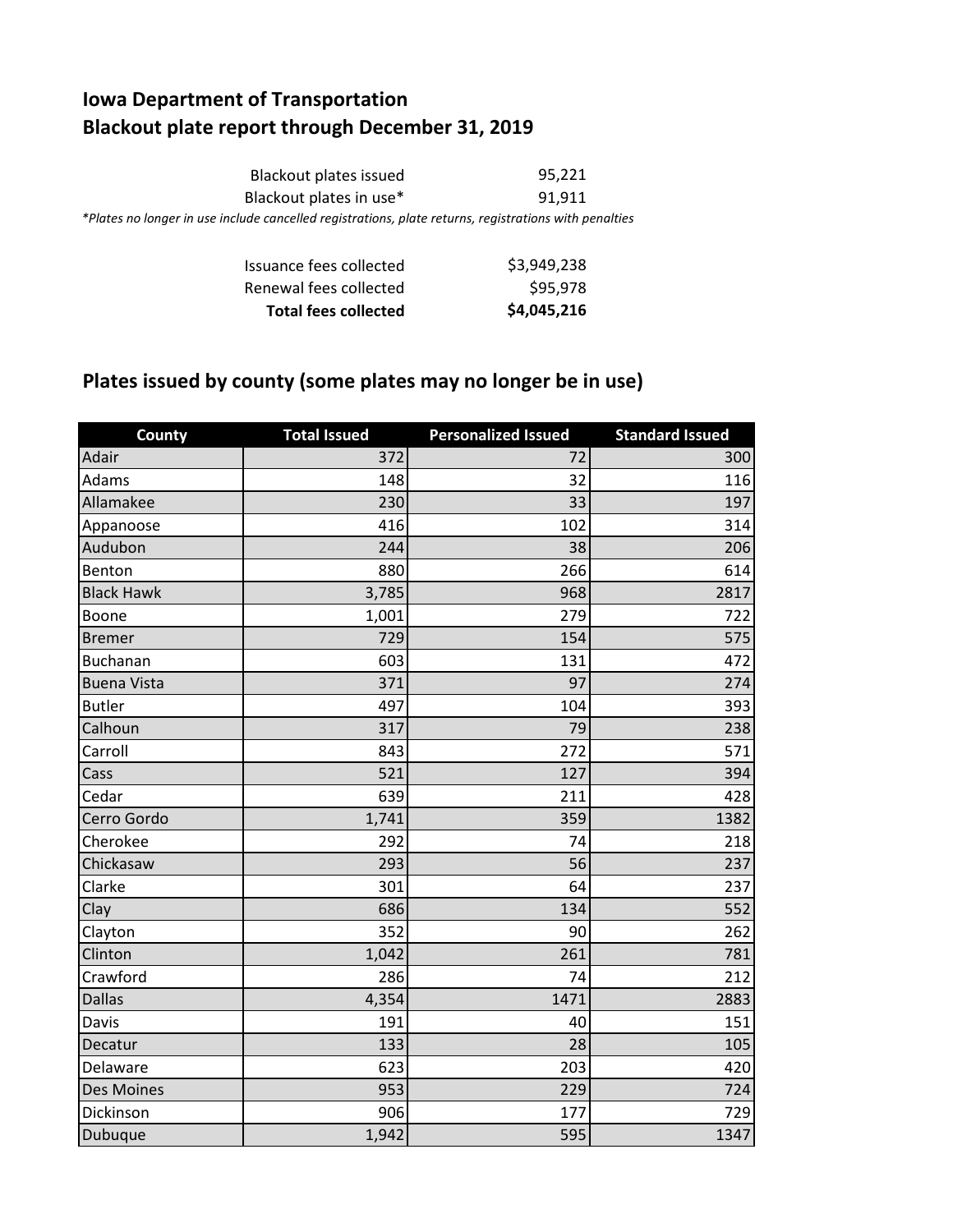| Emmet         | 255    | 32   | 223   |
|---------------|--------|------|-------|
| Fayette       | 481    | 98   | 383   |
| Floyd         | 446    | 129  | 317   |
| Franklin      | 352    | 80   | 272   |
| Fremont       | 259    | 71   | 188   |
| Greene        | 392    | 114  | 278   |
| Grundy        | 399    | 90   | 309   |
| Guthrie       | 430    | 138  | 292   |
| Hamilton      | 589    | 138  | 451   |
| Hancock       | 374    | 96   | 278   |
| Hardin        | 591    | 186  | 405   |
| Harrison      | 398    | 88   | 310   |
| Henry         | 448    | 123  | 325   |
| Howard        | 246    | 37   | 209   |
| Humboldt      | 444    | 92   | 352   |
| Ida           | 197    | 35   | 162   |
| lowa          | 641    | 165  | 476   |
| Jackson       | 464    | 114  | 350   |
| Jasper        | 1,478  | 396  | 1082  |
| Jefferson     | 331    | 73   | 258   |
| Johnson       | 3,389  | 1213 | 2176  |
| Jones         | 584    | 148  | 436   |
| Keokuk        | 345    | 69   | 276   |
| Kossuth       | 711    | 181  | 530   |
| Lee           | 769    | 183  | 586   |
| Linn          | 7,091  | 2605 | 4486  |
| Louisa        | 264    | 68   | 196   |
| Lucas         | 270    | 67   | 203   |
| Lyon          | 335    | 47   | 288   |
| Madison       | 632    | 200  | 432   |
| Mahaska       | 772    | 199  | 573   |
| <b>Marion</b> | 1,145  | 351  | 794   |
| Marshall      | 1,298  | 346  | 952   |
| Mills         | 502    | 118  | 384   |
| Mitchell      | 309    | 55   | 254   |
| Monona        | 288    | 34   | 254   |
| Monroe        | 245    | 53   | 192   |
| Montgomery    | 254    | 61   | 193   |
| Muscatine     | 1,284  | 368  | 916   |
| Obrien        | 433    | 66   | 367   |
| Osceola       | 216    | 21   | 195   |
| Page          | 448    | 80   | 368   |
| Palo Alto     | 272    | 80   | 192   |
| Plymouth      | 1,044  | 257  | 787   |
| Pocahontas    | 281    | 70   | 211   |
| Polk          | 15,952 | 5793 | 10159 |
| Pottawattamie | 2,125  | 571  | 1554  |